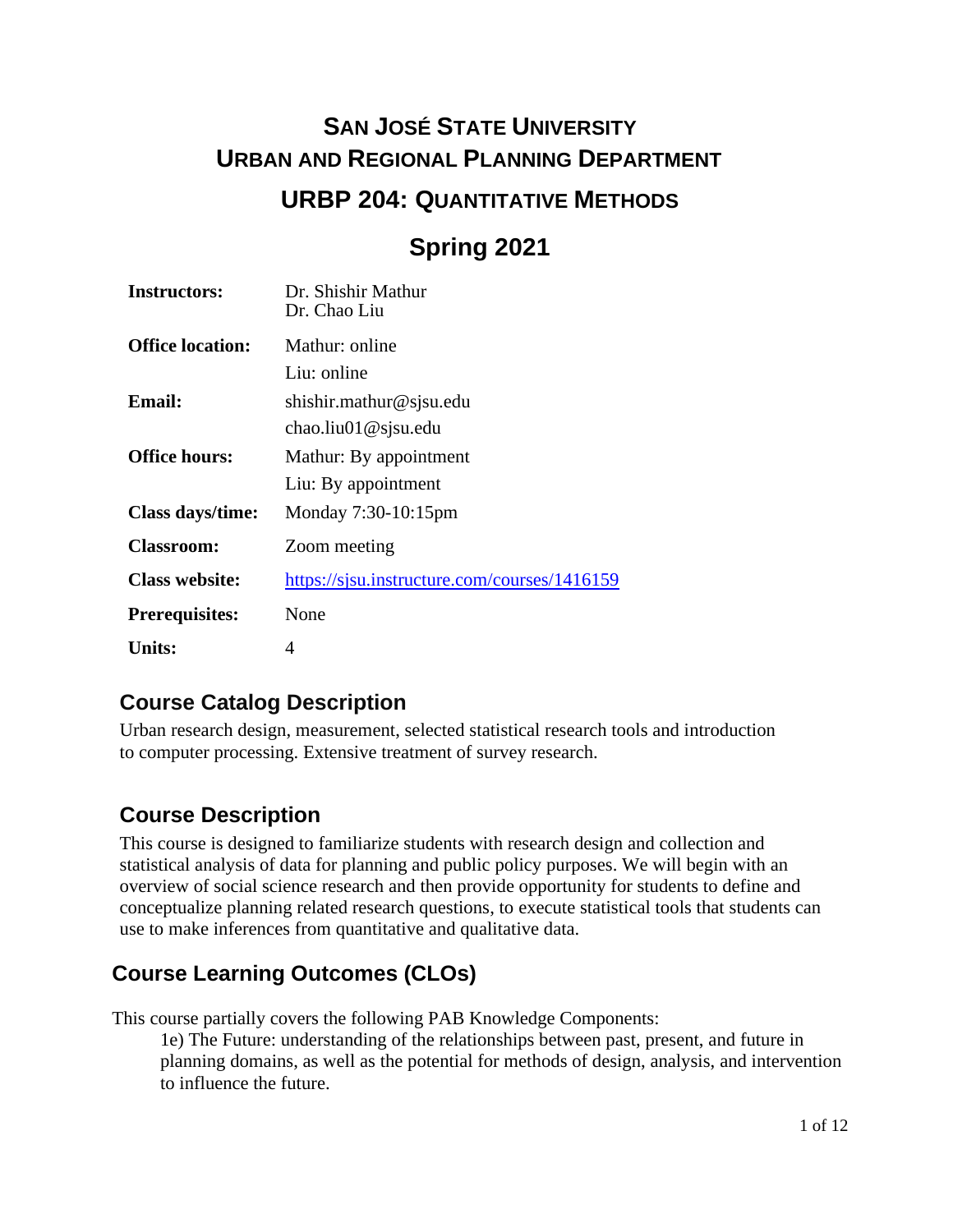2a) Research: tools for assembling and analyzing ideas and information from prior practice and scholarship, and from primary and secondary sources.

2b) Written, Oral and Graphic Communication: ability to prepare clear, accurate and compelling text, graphics and maps for use in documents and presentations.

2c) Quantitative and Qualitative Methods: data collection, analysis and modeling tools for forecasting, policy analysis, and design of projects and plans.

Upon successful completion of the course, students will be able to:

- 1) Identify the overall strengths and weaknesses of quantitative, qualitative, experimental, and survey research methods; and assess which research method/s, given resource constraints, are most appropriate for answering a specific research question.
- 2) Develop research questions worthy of informing public policy, and identify the statistical tools appropriate for answering the research question. The tools learned in this class are: Tests between Means of Different Groups, Tests Between Means of Related Groups, ANOVA, Factorial ANOVA, Correlation, One- and Two- Factor Chi Square; Ordinary Least Squares Regression; and Logistic Regression.
- 3) Develop survey research questions that conform to conventional best practices in survey design.
- 4) Critically evaluate the strengths and weaknesses of various non-probability and probability based sampling techniques.
- 5) Present quantitative data and results in text and graphics.
- 6) Identify the policy implications of statistical test results.

### **Required Course Texts**

There are two required textbooks for this course. They are:

a) Babbie, Earl R. 2012. *Practice of Social Research, 13th ed.* Belmont: Wadsworth. (ISBN: 9781133049791). A used paperback edition would cost approximately \$30.

You may also use the  $10<sup>th</sup>$  edition of the book.

b) Salkind, Neil. 2010. *Statistics for People Who (Think They) Hate Statistics, 4th Edition*. Thousand Oaks: Sage. (ISBN: 9781412979597). A new paperback edition would cost approximately \$50.

You may also use the 2<sup>nd</sup> edition of the book. A used book would cost approximately \$20.

You do not need to buy the book that comes with SPSS CD.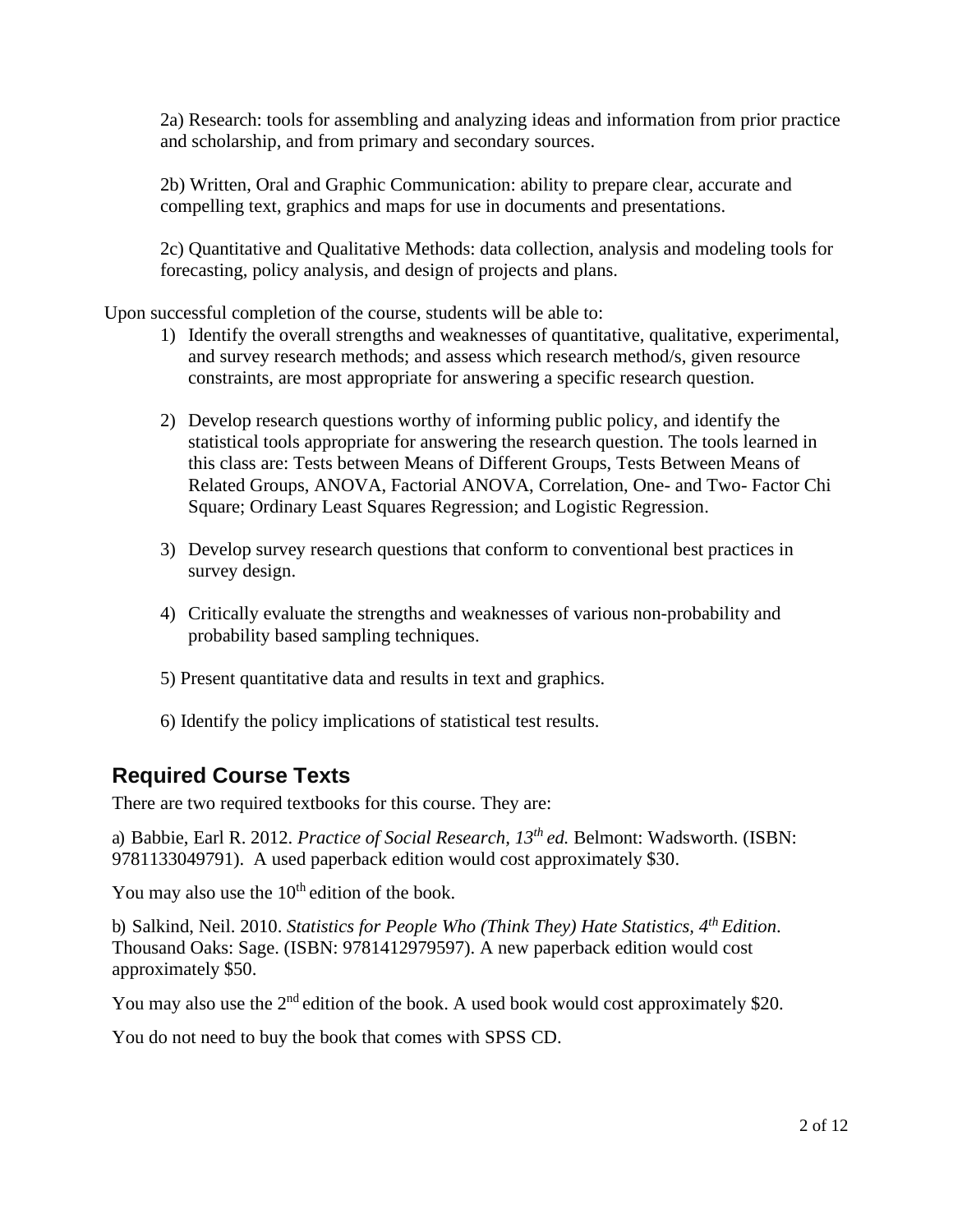# **Other Readings**

There is one recommend textbook for this course. It is:

Agresti, Alan, and Barbara Finlay. 2008. *Statistical Methods for the Social Sciences, 4th edition*. New Jersey: Prentice Hall. (ISBN: 9780130272959). A paperback edition would cost approximately \$60. You may also use the 3rd edition of the book.

## **Course Assignments and Assignments**

Success in this course is based on the expectation that students will spend, for each unit of credit, a minimum of 45 hours over the length of the course (normally three hours per unit per week) for instruction, preparation/studying, or course related activities, including but not limited to internships, labs, and clinical practica. Other course structures will have equivalent workload expectations as described in the syllabus.

Your grade for the course will be based on six take home exercises and two engagement unit activities. You will be able to revise and re-submit the take home six exercises and several term project-related assignments and earn up to 75% of the lost points.

| <b>Assignments</b>                                                       | <b>Share of Course Grade</b> | <b>Course Learning</b><br><b>Objectives Covered</b> |  |
|--------------------------------------------------------------------------|------------------------------|-----------------------------------------------------|--|
| <b>Exercises</b>                                                         |                              |                                                     |  |
| 1) Exercise 1: Social research                                           | 10%                          |                                                     |  |
| 2) Exercise 2: Survey, experiments, field research                       | 10%                          | 3 & 4                                               |  |
| 3) Exercise 3: Inferential Statistics, Part 1                            | 10%                          | 2,5&6                                               |  |
| 4) Exercise 4: Inferential Statistics, Part 2                            | 10%                          | 2,5&6                                               |  |
| 5) Exercise 5: Logistic Regression                                       | 10%                          | 2,5&6                                               |  |
| 6) Exercise 6: Ordinary Least Squares Regression                         | 25%                          | 2,5&6                                               |  |
| <b>Engagement Unit: Quantitative Analysis of a San Jose Neighborhood</b> |                              |                                                     |  |
| Memo A: Engagement Unit, Part 1                                          | 15%                          | 2                                                   |  |
| Memo B: Engagement Unit, Part 2                                          | 10%                          | $\overline{c}$                                      |  |

Due to the relatively large number of assignments in this class and the potential for resubmissions, this class has a tight grading schedule. As a result, late work will not be accepted, except with the instructor's prior permission.

Preparing profile of a San Jose neighborhood and comparing and contrasting your profile with your classmates' will constitute the 1-unit engagement unit. For this 1-unit engagement unit, the instructor will spend an additional 15 hours per semester on activities such as: designing the engagement unit activities and the related assignments, coordinating with community partners to implement the activities, advising students outside of class on a weekly basis as needed, and grading the engagement unit activity assignments.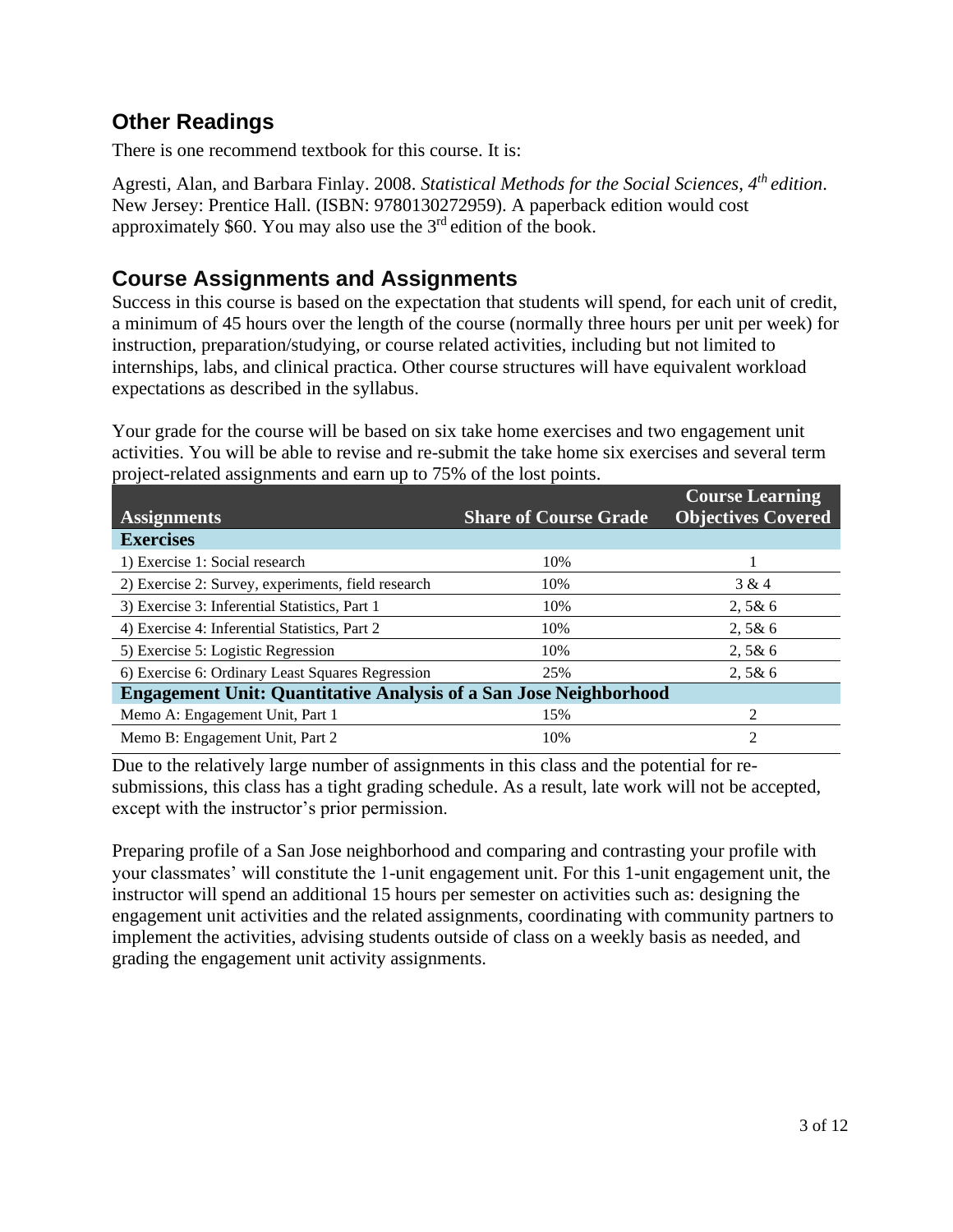### **Grading Information**

Grades for the course will be assigned based on your percentage of total points earned on all assignments according to the following distribution:

*A plus = 100 to 96 A = 95 to 93 points A minus = 92 to 90 points B plus = 89 to 87 points B = 86 to 84 points B minus = 83 to 81 points C plus = 80 to 78 points C = 77 to 73 points C minus = 72 to 70 points D plus = 69 to 67 points D = 66 to 63 points D minus = 62 to 60 points F = 59 points or lower*

# **University Policies**

Per University Policy S16-9 (http://www.sjsu.edu/senate/docs/S16-9.pdf), relevant university policy concerning all courses, such as student responsibilities, academic integrity, accommodations, dropping and adding, consent for recording of class, etc. and available student services (e.g. learning assistance, counseling, and other resources) are listed on Syllabus Information web page (http://www.sjsu.edu/gup/syllabusinfo), which is hosted by the Office of Undergraduate Education. Make sure to visit this page to review and be aware of these university policies and resources.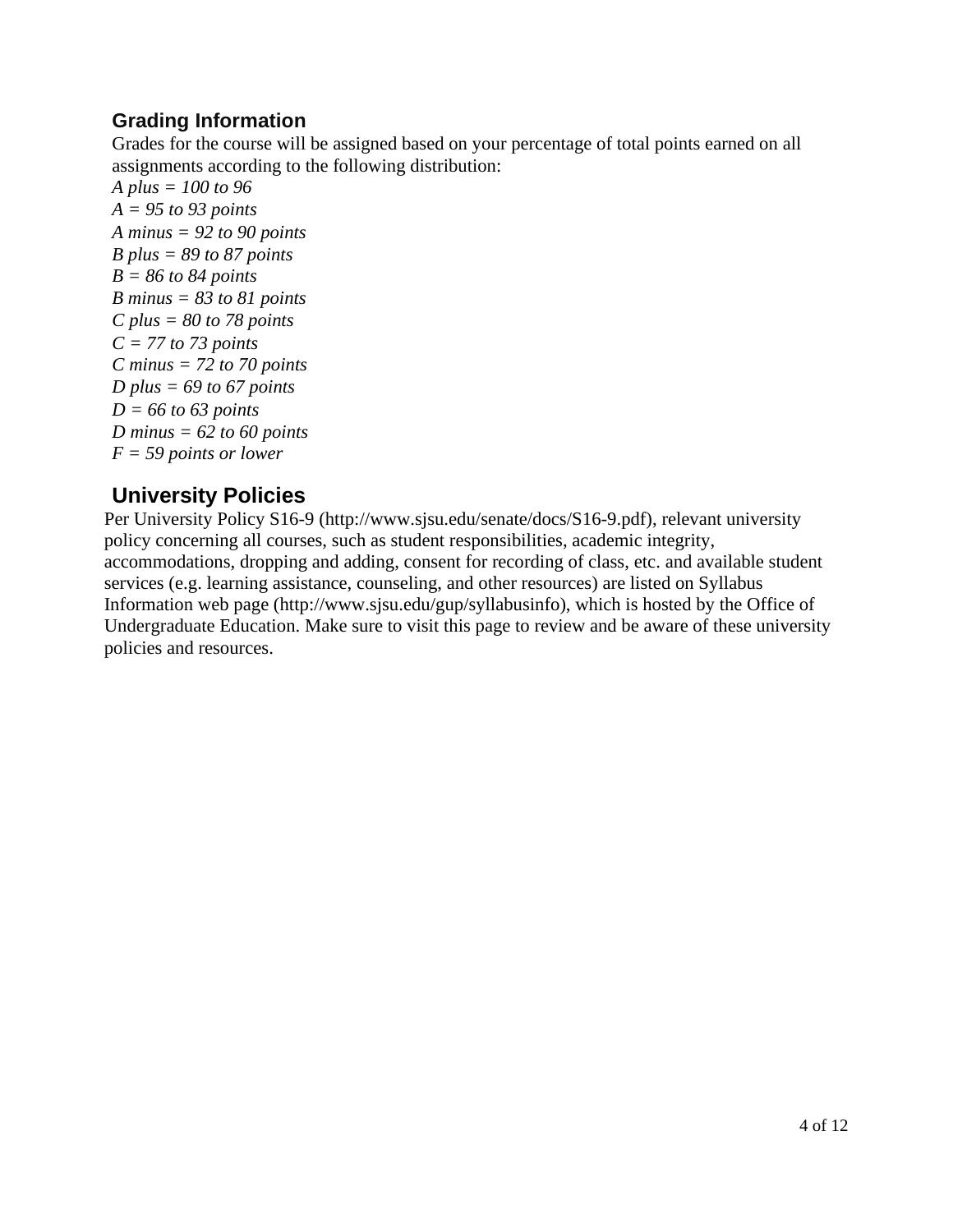# **URBP 204: QUANTITATIVE METHODS Spring 2021 COURSE SCHEDULE**

(Subject to change with fair notice. Instructor will notify students of the changes in the class and by uploading a revised syllabus on the course webpage)

Please note: In the Course Schedule below, the chapter numbers for the Earl Babbie book are as per the 13<sup>th</sup> Edition. The Chapters numbers for the  $13<sup>th</sup>$  and the  $10<sup>th</sup>$  editions are provided at the end of the syllabus. If you buy a different edition, look for the corresponding chapter titles. Chapter numbers for the Salkind book are as per the  $4<sup>th</sup>$  Edition. The Chapters numbers for the  $4<sup>th</sup>$  and the  $2<sup>nd</sup>$  editions are provided at the end of the syllabus. If you buy a different edition, look for the corresponding chapter titles. Chapter numbers for the Agresti and Finlay book are as per the  $4<sup>th</sup>$  Edition. The Chapters numbers for the  $4<sup>th</sup>$  and the  $3<sup>rd</sup>$  editions are provided at the end of the syllabus. If you buy a different edition, look for the corresponding chapter titles.

### **Course Schedule**

**Week 1 (February 1)** Instructors: Mathur and Liu Course Overview; Social Research Required reading: Babbie, Earl. Ch. 2, 3 and 5

**Week 2 (February 8)**  Instructor: Mathur Social Research and Census Overview Required reading: Babbie, Earl. Ch. 2, 3 and 5

*Exercise 1 Introduced*

**Week 3 (February 15)** Instructor: Mathur Activities for Engagement Unit Activities (neighborhood profile and survey data) Required reading: Babbie, Earl Ch. 9

*Neighborhood Profile Memo "A" and "B" Introduced* 

**Week 4 (February 22)** Instructor: Mathur Survey Research Required reading: Earl, Babbie Ch. 9

*Exercise 1 Due* (email at [shishir.mathur@sjsu.edu](mailto:shishir.mathur@sjsu.edu) with the subject line: "first name, last name, 204: Ex 1")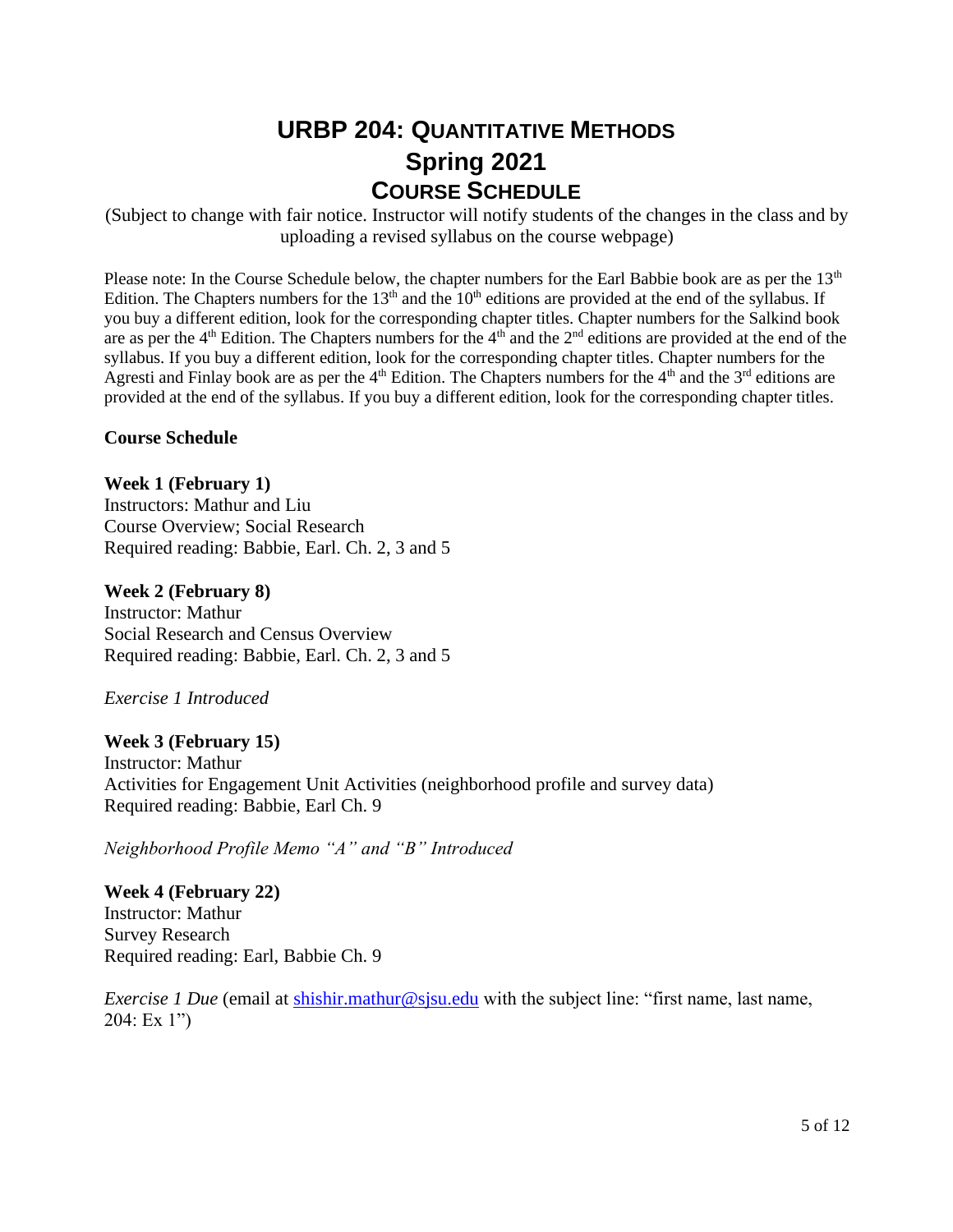**Week 5 (March 1)**  Instructor: Mathur Survey Research continued Required reading: Babbie, Earl, Ch. 9

*Neighborhood Profile Memo "A" Due* (email at **shishir.mathur@sjsu.edu** with the subject line: "first name, last name, 204: Memo A"; instructor will distribute your Memo A to classmates for preparing Memo B) *Exercise 1 Graded*

**Week 6 (March 8)** Instructor: Mathur Experiments and Qualitative Field Research Required reading: Babbie, Earl, Ch. 8 and 10

*Exercise 2 Introduced Revised Exercise 1 Due* (email at [shishir.mathur@sjsu.edu](mailto:shishir.mathur@sjsu.edu) with the subject line: "first name, last name, 204: Rev Ex 1") *Neighborhood Profile Memo "A" Graded*

### **Week 7 (March 15)**

Instructor: Liu Descriptive Statistics; Normal Distribution, Hypothesis Testing; T-statistics Required reading: Salkind, Neil. Ch. 2, 3, 4, 7, 8 and 9

*Research Questions Assignment Introduced (not graded) Neighborhood Profile Memo "B" Due* (email at [shishir.mathur@sjsu.edu](mailto:shishir.mathur@sjsu.edu) with the subject line: "first name, last name, 204: Memo B") *Revised Exercise 1 Graded*

#### **Week 8 (March 22)**

Instructor: Liu Tests between Means of Different Groups; Tests Between Means of Related Groups; ANOVA Required reading: Salkind, Neil. Ch. 11, 12 and 13

*Exercise 2 Due* (email at [shishir.mathur@sjsu.edu](mailto:shishir.mathur@sjsu.edu) with the subject line: "first name, last name, 204: Ex 2") *Neighborhood Profile Memo "B" Graded Exercise 3 Introduced Research Questions Assignment Discussion* 

**March 29 - no class, Spring Break!**  *Exercise 2 Graded*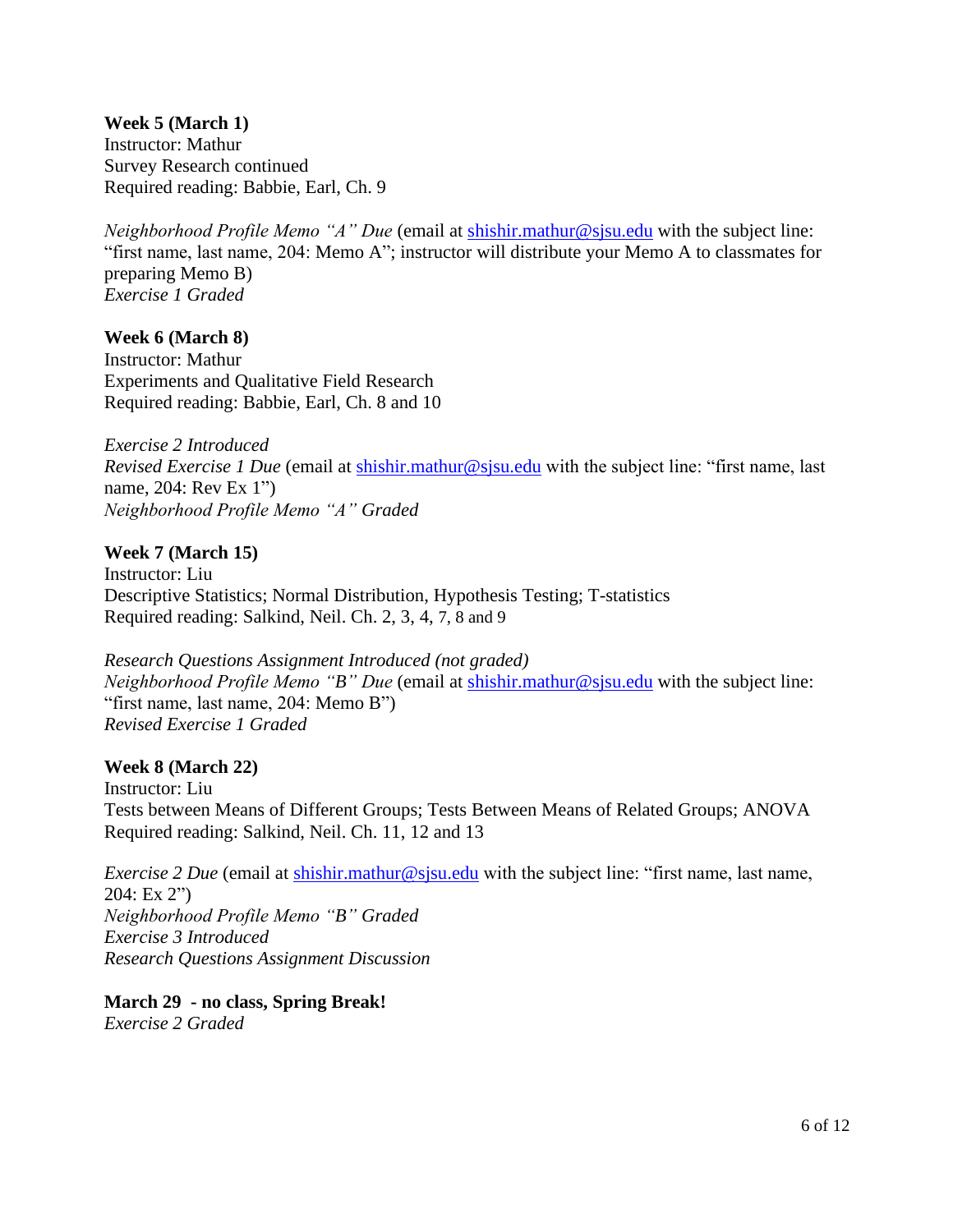### **Week 9 (April 5)**

Instructor: Liu Tests between Means of Different Groups; Tests Between Means of Related Groups; ANOVA (continued); Factorial ANOVA; Chi-squared tests; Correlation Required reading: Salkind, Neil. Ch. 14, 15 and 17

*Exercise 4 Introduced Research Questions Assignment Discussion Revised Exercise 2 Due* (email at [shishir.mathur@sjsu.edu](mailto:shishir.mathur@sjsu.edu) with the subject line: "first name, last name, 204: Rev Ex 2")

### **Week 10 (April 12)**

Instructor: Liu Factorial ANOVA; Chi-squared tests; Correlation (continued); Logistic Regression Required reading: Salkind, Neil. Ch. 14, 15 and 17 Recommended Reading: Agresti and Finlay Ch. 15

*Exercise 5 Introduced Research Questions Assignment Discussion Revised Exercise 2 Graded Exercise 3 Due* (email at [chao.liu01@sjsu.edu](mailto:chao.liu01@sjsu.edu) with the subject line: "first name, last name, 204: Ex 3")

#### **Week 11 (April 19)**

Instructor: Liu Logistic Regression continued and working session Recommended Reading: Agresti and Finlay Ch. 15

*Exercise 4 Due* (email at [chao.liu01@sjsu.edu](mailto:chao.liu01@sjsu.edu) with the subject line: "first name, last name, 204: Ex 4") *Exercise 3 Graded*

#### **Week 12 (April 26)**

Instructor: Liu Ordinary Least Squares Regression (OLS) Recommended Reading: Agresti and Finlay Ch. 9, 10, 11 and 14

*Exercise 4 Graded Revised Exercise 3 Due* (email at [chao.liu01@sjsu.edu](mailto:chao.liu01@sjsu.edu) with the subject line: "first name, last name, 204: Rev Ex 3") *Exercise 5 Due* (email at [chao.liu01@sjsu.edu](mailto:chao.liu01@sjsu.edu) with the subject line: "first name, last name, 204: Ex 5")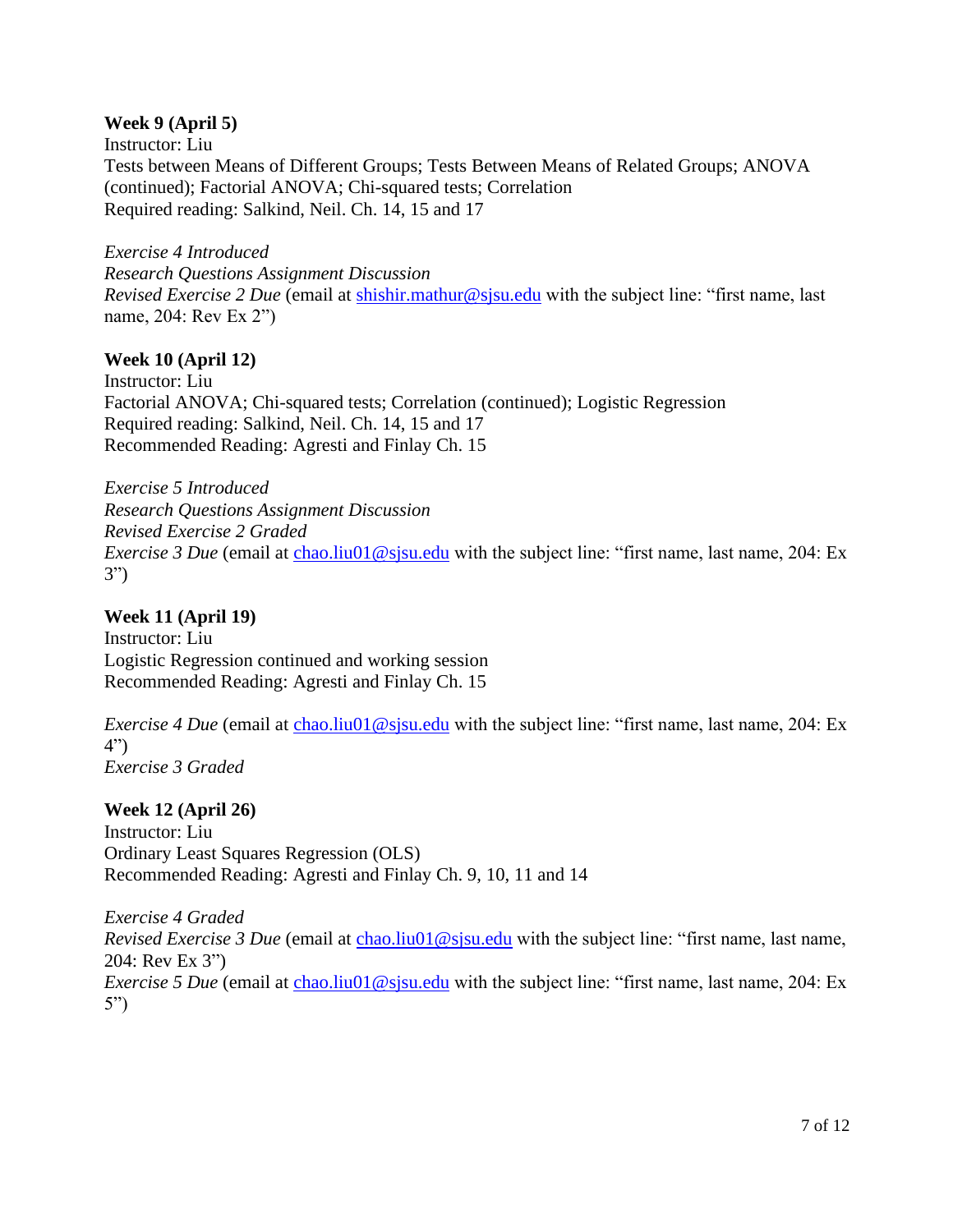**Week 13 (May 3)** Instructor: Liu Ordinary Least Squares Regression (OLS) continued Recommended Reading: Agresti and Finlay Ch. 9, 10, 11 and 14

*Exercise 6 Introduced* (email at *chao.liu01@sjsu.edu* with the subject line: "first name, last name,  $204: Ex 6"$ *Revised Exercise 4 Due* (email at [chao.liu01@sjsu.edu](mailto:chao.liu01@sjsu.edu) with the subject line: "first name, last name, 204: Rev Ex 4") *Exercise 5 Graded*

### **Week 14 (May 10)**

Instructor: Liu OLS continued; Working session for Ex 6 Recommended Reading: Agresti and Finlay Ch. 9, 10, 11 and 14

*Revised Exercise 5 Due* (email at [chao.liu01@sjsu.edu](mailto:chao.liu01@sjsu.edu) with the subject line: "first name, last name, 204: Rev Ex 5") Exercise 6 Due May 13 (email at [chao.liu01@sjsu.edu](mailto:chao.liu01@sjsu.edu) with the subject line: "first name, last name, 204: Ex 6") *Revised Exercise 4 Graded*

**Week 15 (May 17)** Instructor: Mathur, Liu Research Design (Mathur); Working session for revising Ex 6 (Liu) Required reading: Earl, Babbie Ch. 4 and 6

*Revised Exercise 5 Graded*

**Week 16 (May 24)** Instructor: Liu Please note: Since this is exams week, the class will begin at 7:45 pm Course reflection

*Revised Exercise 6 Due* (email at [chao.liu01@sjsu.edu](mailto:chao.liu01@sjsu.edu) with the subject line: "first name, last name, 204: Rev Ex 6")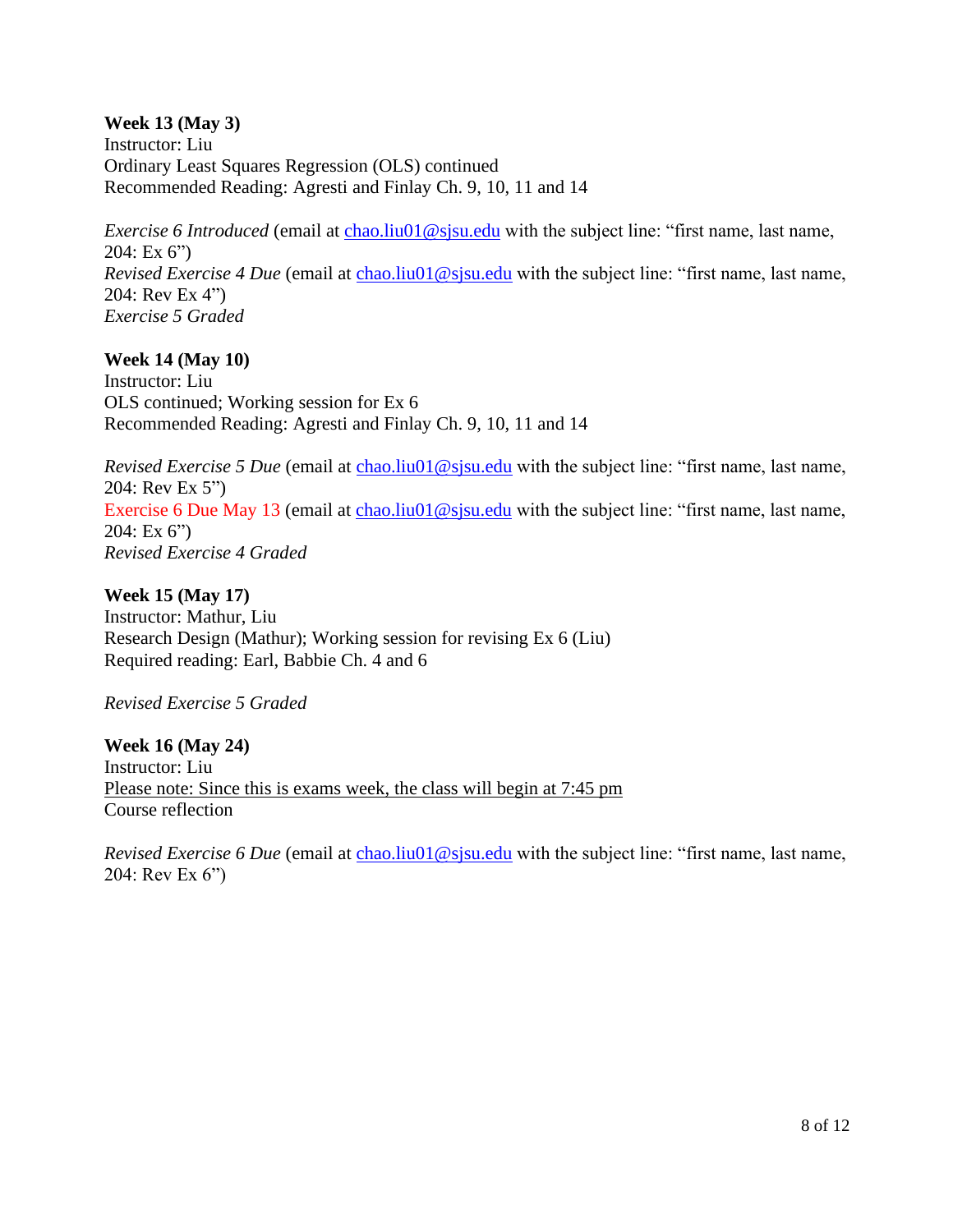### **Plagiarism and Citing Sources Properly**

Plagiarism is the use of someone else's language, images, data, or ideas without proper attribution. It is a very serious offense both in the university and in your professional work. In essence, plagiarism is both theft and lying: you have stolen someone else's ideas, and then lied by implying that they are your own.

Plagiarism will lead to grade penalties and a record filed with the Office of Student Conduct and Ethical Development. In severe cases, students may also fail the course or even be expelled from the university.

If you are unsure what constitutes plagiarism, it is your responsibility to make sure you clarify the issues before you hand in draft or final work.

Learning when to cite a source and when not to is an art, not a science. However, here are some common examples of plagiarism that you should be careful to avoid:

- Using a sentence (or even a part of a sentence) that someone else wrote without identifying the language.
- as a quote by putting the text in quote marks and referencing the source.
- Paraphrasing somebody else's theory or idea without referencing the source.
- Using a picture or table from a webpage or book without reference the source.
- Using data some other person or organization has collected without referencing the source.

The University of Indiana has developed a very helpful website with concrete examples about proper

- paraphrasing and quotation. See in particular the following pages:
- Overview of plagiarism at www.indiana.edu/~istd/overview.html
- Examples of plagiarism at www.indiana.edu/~istd/examples.html
- Plagiarism quiz at www.indiana.edu/~istd/test.html

If you still have questions, feel free to talk to me personally. There is nothing wrong with asking for help, whereas even unintentional plagiarism is a serious offense.

### **Citation style**

It is important to properly cite any references you use in your assignments. The Department of Urban and Regional Planning uses Kate Turabian's A Manual for Writers of Research Papers, Theses, and Dissertations, Ninth edition (University of Chicago Press, 2016, ISBN 978 0226430577). Copies of older editions might be available in the SJSU King Library, which you can use. Additionally, the book is relatively inexpensive, and you may wish to purchase a copy. Please note that Turabian's book describes two systems for referencing materials: (1) "notes" (footnotes or endnotes), plus a corresponding bibliography, and (2) in-text parenthetical references, plus a corresponding reference list. The instructor prefers the latter.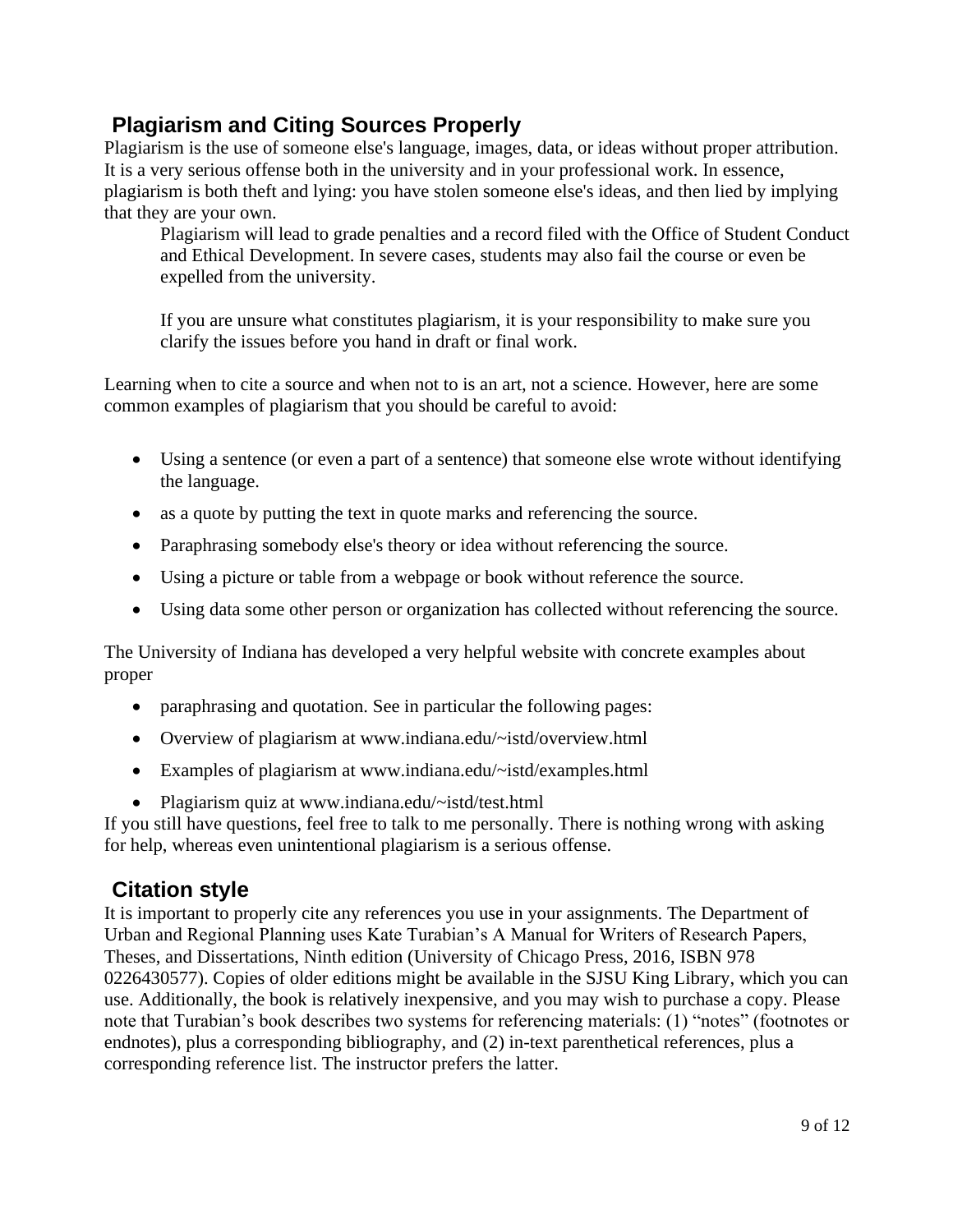### **Appendix**

### **Chapter Titles: Babbie 13th edition**

Ch. 1: Human Inquiry and Science Ch 2: Paradigms, Theory and Social Research Ch 3: The Ethics and Politics of Social Research Ch 4: Research Design Ch 5: Conceptualization, Operationalization, and Measurement Ch 6: Indexes, Scales, and Typologies Ch 7: The Logic of Sampling Ch 8: Experiments Ch 9: Survey Research Ch 10: Qualitative Field Research Ch 11: Unobtrusive Research Ch 12: Evaluation Research Ch 13: Qualitative Data Analysis Ch 14: Quantitative Data Analysis

- Ch 15: The Logic of Multivariate Analysis
- Ch 16: Statistical Analyses
- Ch 17: Reading and Writing Social Research

#### **Chapter Titles: Babbie 10th edition**

- Ch.1: Human Inquiry and Science
- Ch 2: Paradigms, Theory and Social Research
- Ch 3: The Ethics and Politics of Social Research
- Ch 4: Research Design
- Ch 5: Conceptualization, Operationalization, and Measurement
- Ch 6: Indexes, Scales, and Typologies
- Ch 7: The Logic of Sampling
- Ch 8: Experiments
- Ch 9: Survey Research
- Ch 10: Qualitative Field Research
- Ch 11: Unobtrusive Research
- Ch 12: Evaluation Research
- Ch 13: Qualitative Data Analysis
- Ch 14: Quantitative Data Analysis
- Ch 15: The Elaboration Model
- Ch 16: Social Statistics
- Ch 17: Reading and Writing Social Research

#### **Chapter Titles: Salkind 4th edition**

Ch 1. Statistics or Sadistics? It's Up to You Part II

- Ch 2. Means to an End: Computing and Understanding Averages
- Ch 3. Vive la Diff,rence: Understanding Variability
- Ch 4. A Picture Really Is Worth a Thousand Words
- Ch 5. Ice Cream and Crime: Computing Correlation Coefficients
- Ch 6. Just the Truth: An Introduction Understanding Reliability and Validity Part III
- Ch 7. Hypotheticals and You: Testing Your Questions
- Ch 8. Are Your Curves Normal? Probability and Why It Counts Part IV
- Ch 9. Significantly Significant: What It Means for You and Me
- Ch 10. Only the Lonely: The One-Sample Z Test
- Ch 11. t(ea) for Two: Tests Between the Means of Different Groups
- Ch 12. t(ea) for Two (Again): Tests Between the Means of Related Groups
- Ch 13. Two Groups Too Many? Try Analysis of Variance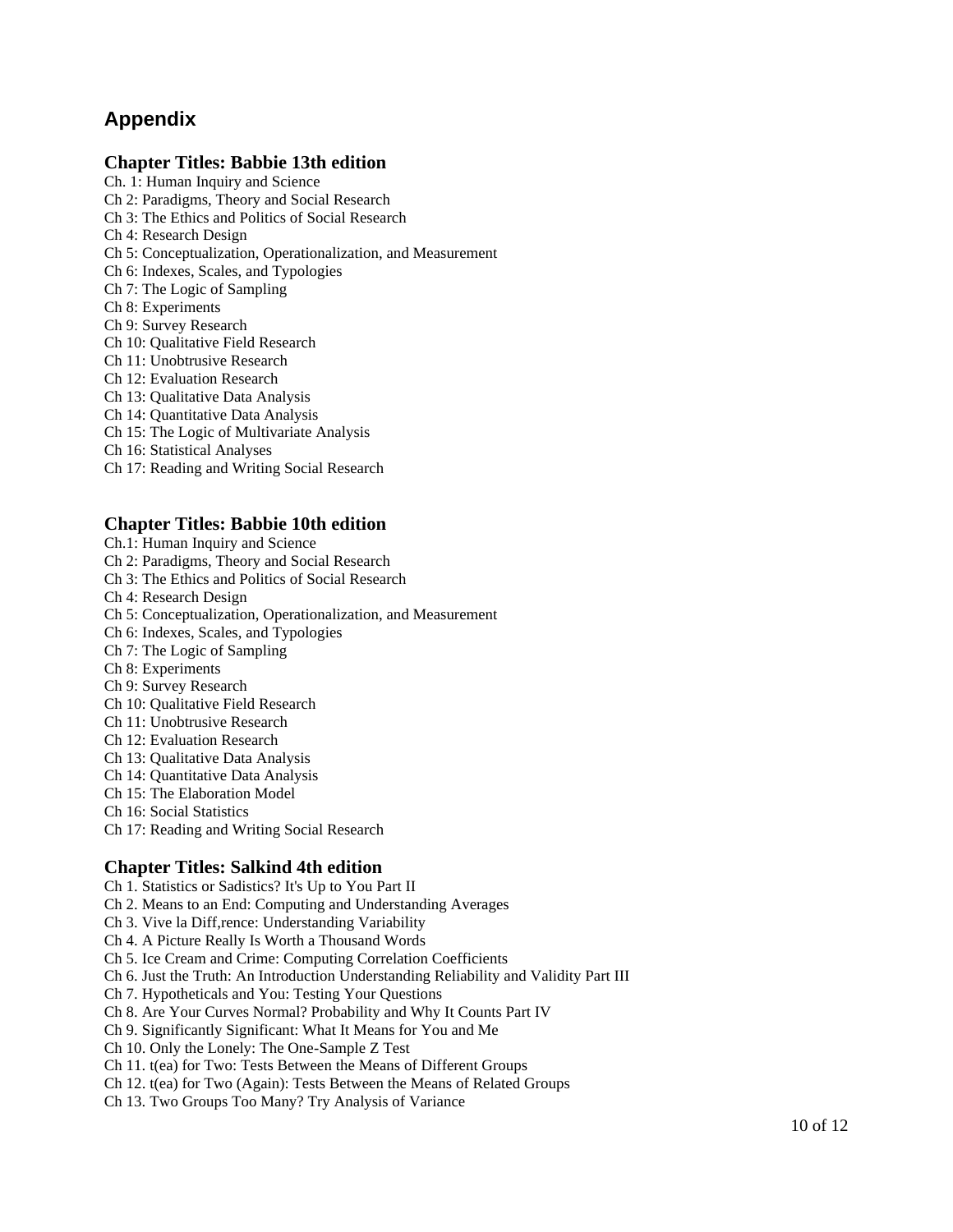Ch 14. Two Too Many Factors: Factorial Analysis of Variance

Ch 15. Cousins or Just Good Friends? Testing Relationships Using the Correlation Coefficient

Ch 16. Predicting Who'll Win the Super Bowl: Using Linear Regression

- Ch 17. What to Do When You're Not Normal: Chi-Square and Some Other Nonparametric Tests
- Ch 18. Some Other (Important) Statistical Procedures You Should Know About

Ch 19. A Statistical Software Sampler Part V

Ch 20. The Ten (or More) Best Internet Sites for Statistics Stuff

Ch 21. The Ten Commandments of Data Collection

### **Chapter Titles: Salkind 2nd edition**

Ch 1. Statistics or Sadistics? It's Up to You Part II

Ch 2. Means to an End: Computing and Understanding Averages

Ch 3. Vive la Diff,rence: Understanding Variability

Ch 4. A Picture Really Is Worth a Thousand Words

Ch 5. Ice Cream and Crime: Computing Correlation Coefficients Part III

Ch 6. Hypotheticals and You: Testing Your Questions

Ch 7. Are Your Curves Normal? Probability and Why It Counts Part IV

Ch 8. Significantly Significant: What It Means for You and Me

Ch 9. t(ea) for Two: Tests Between the Means of Different Groups

Ch 10. t(ea) for Two (Again): Tests Between the Means of Related Groups

Ch 11. Two Groups Too Many? Try Analysis of Variance

Ch 12. Two Too Many Factors: Factorial Analysis of Variance

Ch 13. Cousins or Just Good Friends? Testing Relationships Using the Correlation Coefficient

Ch 14. Predicting Who'll Win the Super Bowl: Using Linear Regression

Ch 15. What to Do When You're Not Normal: Chi-Square and Some Other Nonparametric Tests

Ch 16. Just the Truth: An Introduction Understanding Reliability and Validity

Ch 17. Some Other (Important) Statistical Procedures You Should Know About

Ch 18. A Statistical Software Sampler Part V

Ch 19. The Ten Best Internet Sites for Statistics Stuff

Ch 20. The Ten Commandments of Data Collection

#### **Chapter Titles: Agresti and Finlay 4th edition**

Ch 1. Introduction

- Ch 2. Sampling and Measurement
- Ch 3. Descriptive statistics
- Ch 4. Probability Distributions
- Ch 5. Statistical inference: estimation
- Ch 6. Statistical Inference: Significance Tests
- Ch 7. Comparison of Two Groups
- Ch 8. Analyzing Association between Categorical Variables
- Ch 9. Linear Regression and Correlation
- Ch 10. Introduction to multivariate Relationships
- Ch 11. Multiple Regression and Correlation

Ch 12. Comparing groups: Analysis of Variance (ANOVA) methods

Ch 13. Combining regression and ANOVA: Quantitative and Categorical Predictors

Ch 14. Model Building with Multiple Regression

- Ch 15. Logistic Regression: Modeling Categorical Responses
- Ch 16. Introduction to Advanced Topics

### **Chapter Titles: Agresti and Finlay 3rd edition**

Ch 1. Introduction

Ch 2. Sampling and Measurement

Ch 3. Descriptive statistics